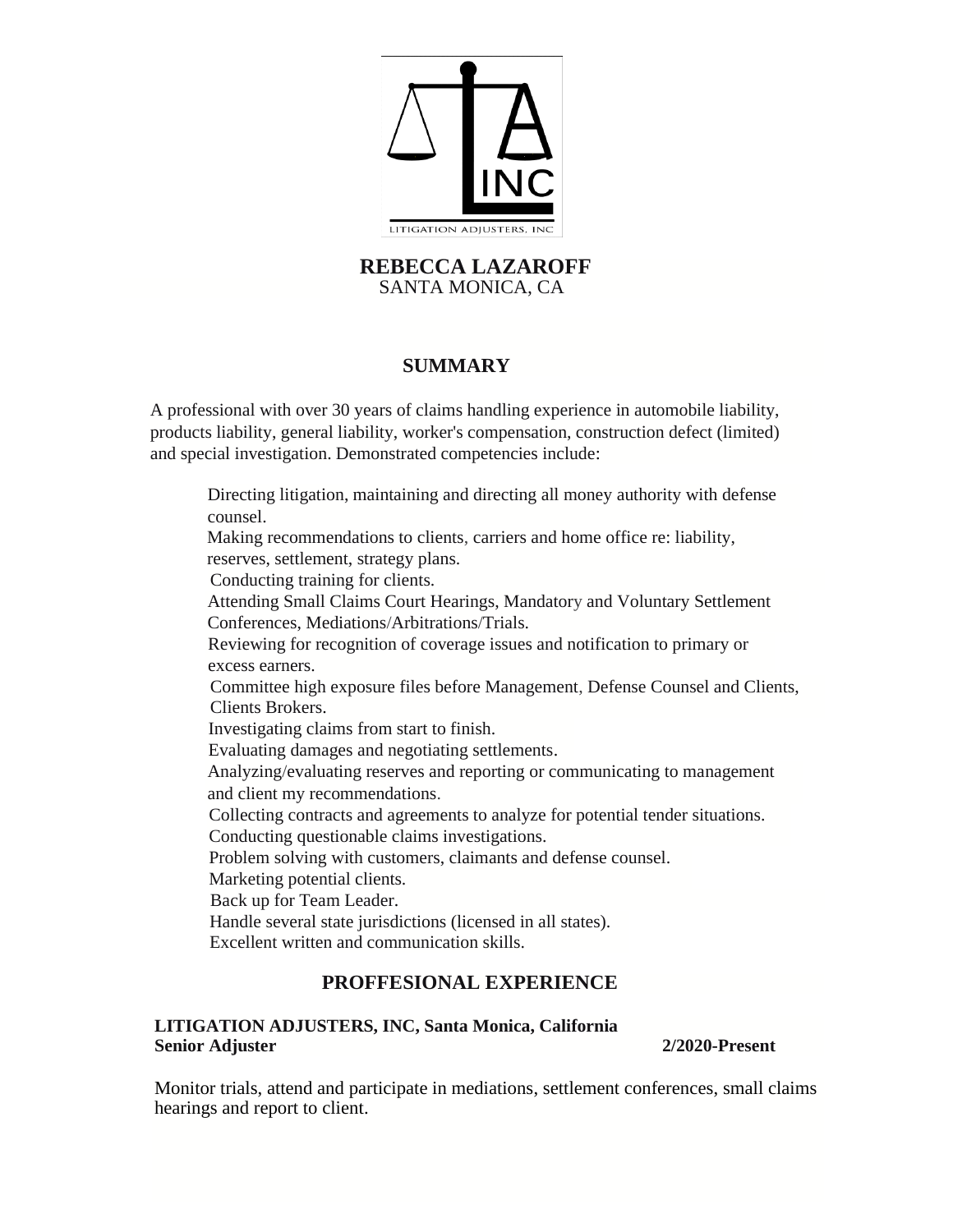

#### **CHUBB/ACE USA and CIGNA COMPANIES, Woodland Hills, California Liability Specialist 1989-2/2020**

Handled claims from set-up to resolution of the claims.

Consistently received commendations for work well done. Clients who request me exclusively for the handling of their litigated claims include BBU, Inc. (Oroweat, Entenmann's, Sara Lee), Intel Corp., Levi Strauss, Marie Callender's/Perkins. Consistently received quality performance reviews.

One of few selected to Litigation Management College at Northwestern University via Federation of Defense & Corporate Counsel. One of a few selected to attend a Management Career Development Conference. Selected to market potential clients.

Achieved a position of responsibility that provided personal and professional satisfaction through handling more complex and higher exposure claims. Selected to create, coordinate and conduct a claims training seminar for a large retail food chain client.

Lowered costs to clients by securing excellent settlements, and managing/controlling litigation.

Selected and trained as a Certified Peer Panelist for Employment Dispute Resolution.

#### **HARTFORD INSURANCE COMPANY, Los Angeles, California Senior Claims Representative 1988-1989 1988-1989**

Handled Workers' Compensation Claims. Duties were full claims handling, to include disability, rehabilitation, rating injuries, evaluation and negotiation of Permanent and Stationary settlements.

Recognition from defense counsel for excellent claims handling and reporting.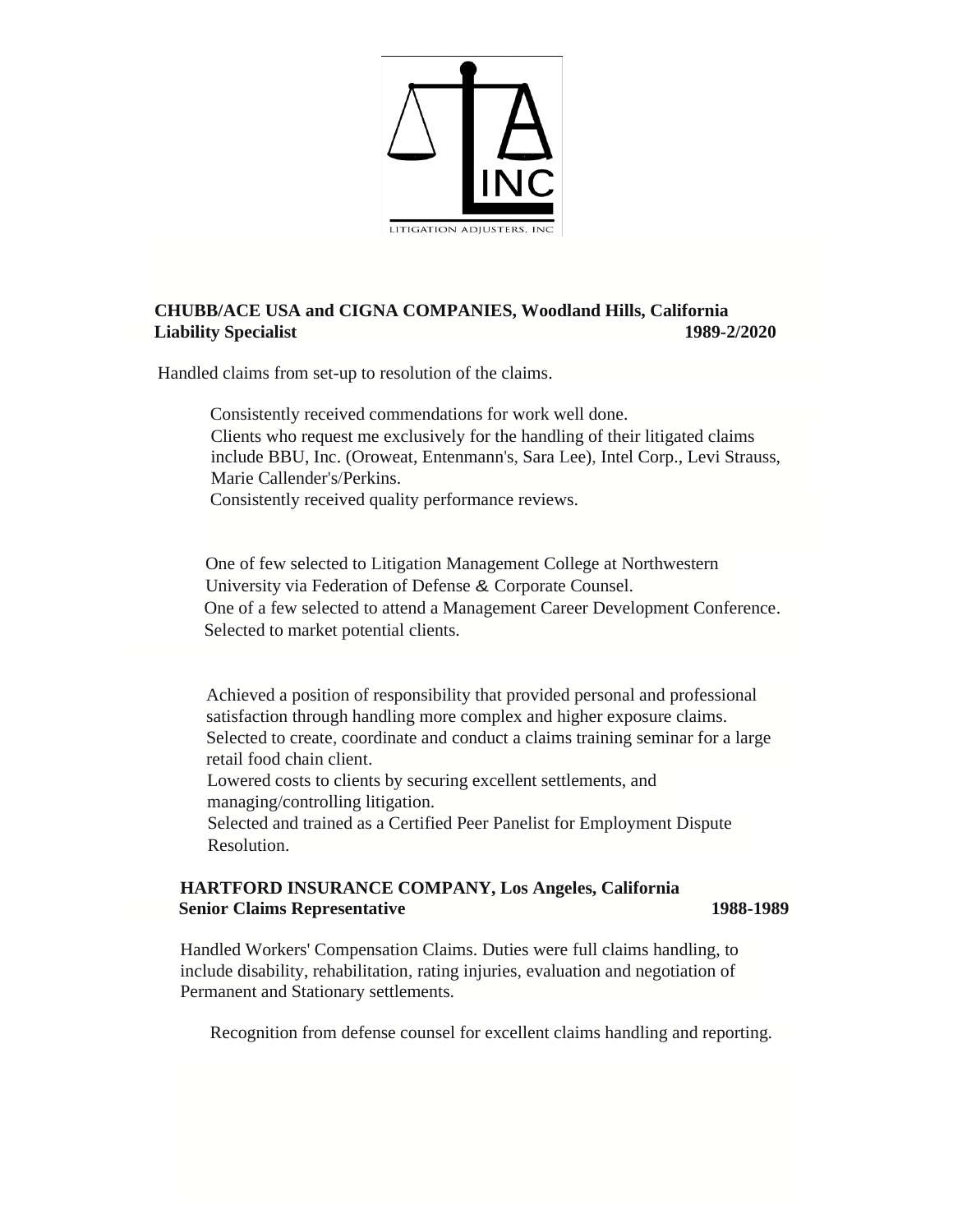

### **LIBERTY MUTUAL INSURANCE COMPANY, Los Angeles, California Senior Claims Representative 1986-1988**

Investigated and handled in depth coverage on automobile and general liability claims. Varieties of claims were more extensive, for example, handled construction defect, personal property, wrongful terminations and wrongful detention/arrests.

Promoted to Senior Claims Representative after one year. Completed lEA Workers' Compensation Rating class with highest marks. Successfully completed six-week Claims Skill School.

# **EDUCATION AND TRAINING**

**CALIFORNIA STATE UNIVERSITY CHICO - Chico, CA** - BS/Business Administration, Concentration Management & Personnel; Minor / Economics

**Arbitration Forums, Inc. - Woodland Hills, CA** - Inducted as panelist in March, 2000.

**Certification in Training Courses** - Business & Personal Auto Coverage, Product Seminars, lEA Workers' Compensation Rating Course, General Liability Coverage Seminars, and Fair Claims Settlement Practices Regulations.

Professional/State Licenses - AL, AK, AR, AZ, CA, CT, DE, FL, GA, HI, ID, IN, KY, LA, ME, MI, MN, MS, MT, NC, NH, NM, NV, NY, OK, OR, RI, SC, TX, UT, VT, WA, WV, WY.